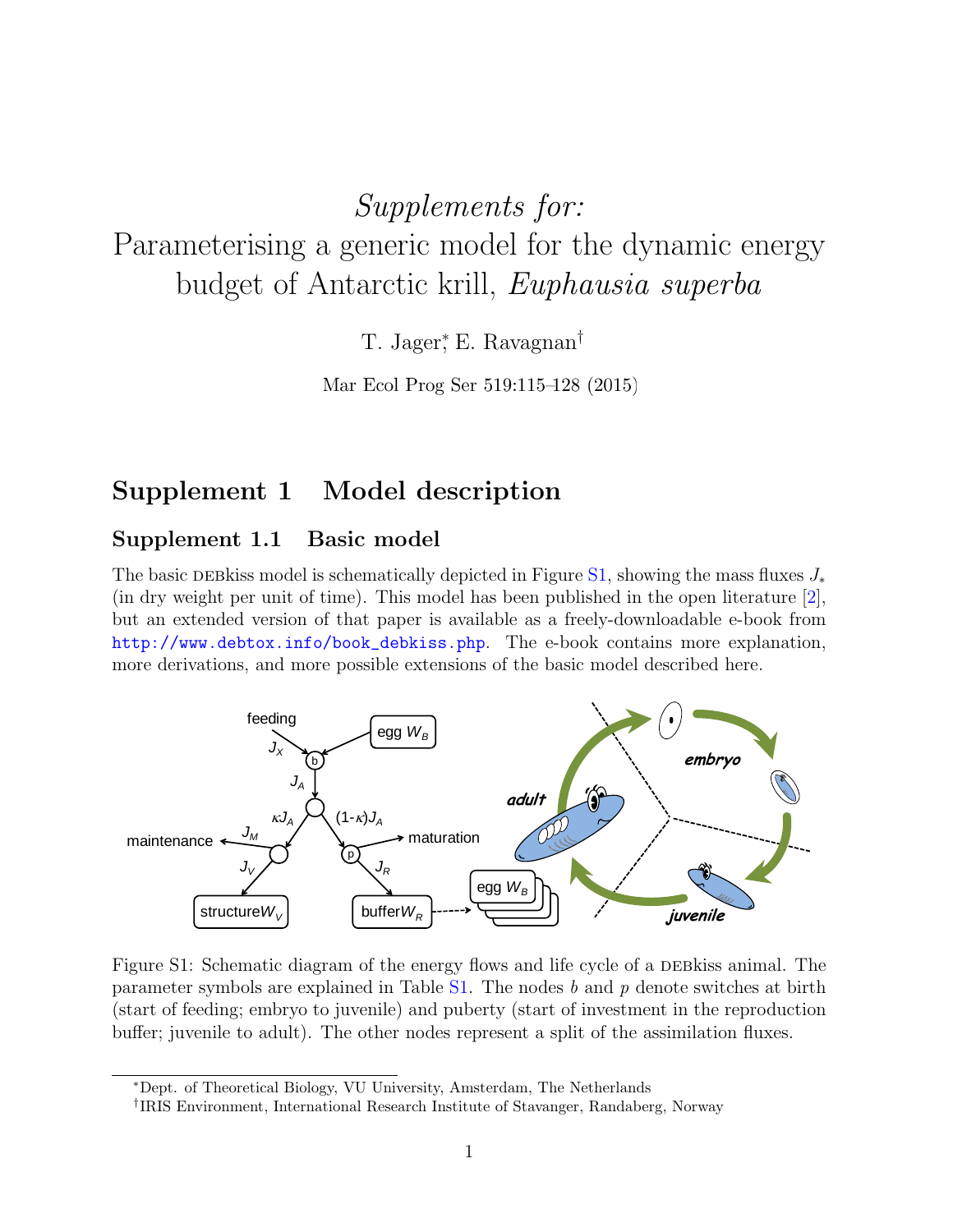Table S1: Explanation of symbols, with dimensions given in mass  $(m \text{ for body}, m_a \text{ for }$ assimilates, and  $m_f$  for food), body length (l), numbers (#), time (t). Suggested values for the yields (apart from  $y_{AV}$ ) based on the typical values in [\[3\]](#page-12-1).

<span id="page-1-0"></span>

| Symbol                    | For the yields (apart from $g_{AV}$ ) based on the typical values in $[0]$ .<br>Explanation | Dimension        | Sugg. value                |  |
|---------------------------|---------------------------------------------------------------------------------------------|------------------|----------------------------|--|
| <b>Primary parameters</b> |                                                                                             |                  |                            |  |
| $\int$                    | Scaled functional response                                                                  |                  |                            |  |
| $J_{Am}^a$                | Maximum area-specific assimilation rate                                                     | $m_a/(l^2t)$     |                            |  |
| $J_M^v$                   | Volume-specific maintenance costs                                                           | $m_a/(l^3t)$     |                            |  |
| $W_{B0}$                  | Assimilates in a single freshly-laid egg                                                    | $m_a$            |                            |  |
| $L_p$                     | Volumetric lenght at puberty                                                                |                  |                            |  |
| $y_{AV}$                  | Yield of assimilates on structure (starvation)                                              | $m_a/m$          | $0.8 \text{ mg/mg}$ (dwt)  |  |
| $y_{AX}$                  | Yield of assimilates on food                                                                | $m_a/m_f$        | $0.8 \text{ mg/mg}$ (dwt)  |  |
| $y_{BA}$                  | Yield of egg buffer on assimilates                                                          | $m_a/m_a$        | $0.95 \text{ mg/mg}$ (dwt) |  |
| $y_{VA}$                  | Yield of structure on assimilates (growth)                                                  | $m/m_a$          | $0.8 \text{ mg/mg}$ (dwt)  |  |
| $\kappa$                  | Fraction of assimilation flux for soma                                                      |                  | 0.8                        |  |
|                           | Conversions                                                                                 |                  |                            |  |
| $d_V$                     | Dry-weight density of structure                                                             | $m/l^3$          |                            |  |
| $\delta_M$                | Shape correction coefficient                                                                |                  |                            |  |
|                           | <b>Fluxes and states</b>                                                                    |                  |                            |  |
| $J_A$                     | Mass flux for assimilation                                                                  | $m_a/t$          |                            |  |
| $J_M$                     | Mass flux for maintenance                                                                   | $m_a/t$          |                            |  |
| $J_R$                     | Mass flux to reproduction buffer                                                            | $m_a/t$          |                            |  |
| $J_V$                     | Mass flux for structure                                                                     | m/t              |                            |  |
| $J_X$                     | Mass flux of food                                                                           | $m_f/t$          |                            |  |
| $W_B$                     | Mass of assimilates buffer in egg                                                           | $m_a$            |                            |  |
| $W_R$                     | Mass of reproduction buffer in adult                                                        | $m_a$            |                            |  |
| $W_V$                     | Mass of structural body                                                                     | $\,m$            |                            |  |
| Other output              |                                                                                             |                  |                            |  |
| L                         | Volumetric body length                                                                      | $\mathfrak l$    |                            |  |
| $L_w$                     | Physical body length                                                                        | $\boldsymbol{l}$ |                            |  |
| $\Delta R$                | Number of eggs in a clutch                                                                  | #                |                            |  |
| $W_w$                     | Physical body weight (total)                                                                | $\boldsymbol{m}$ |                            |  |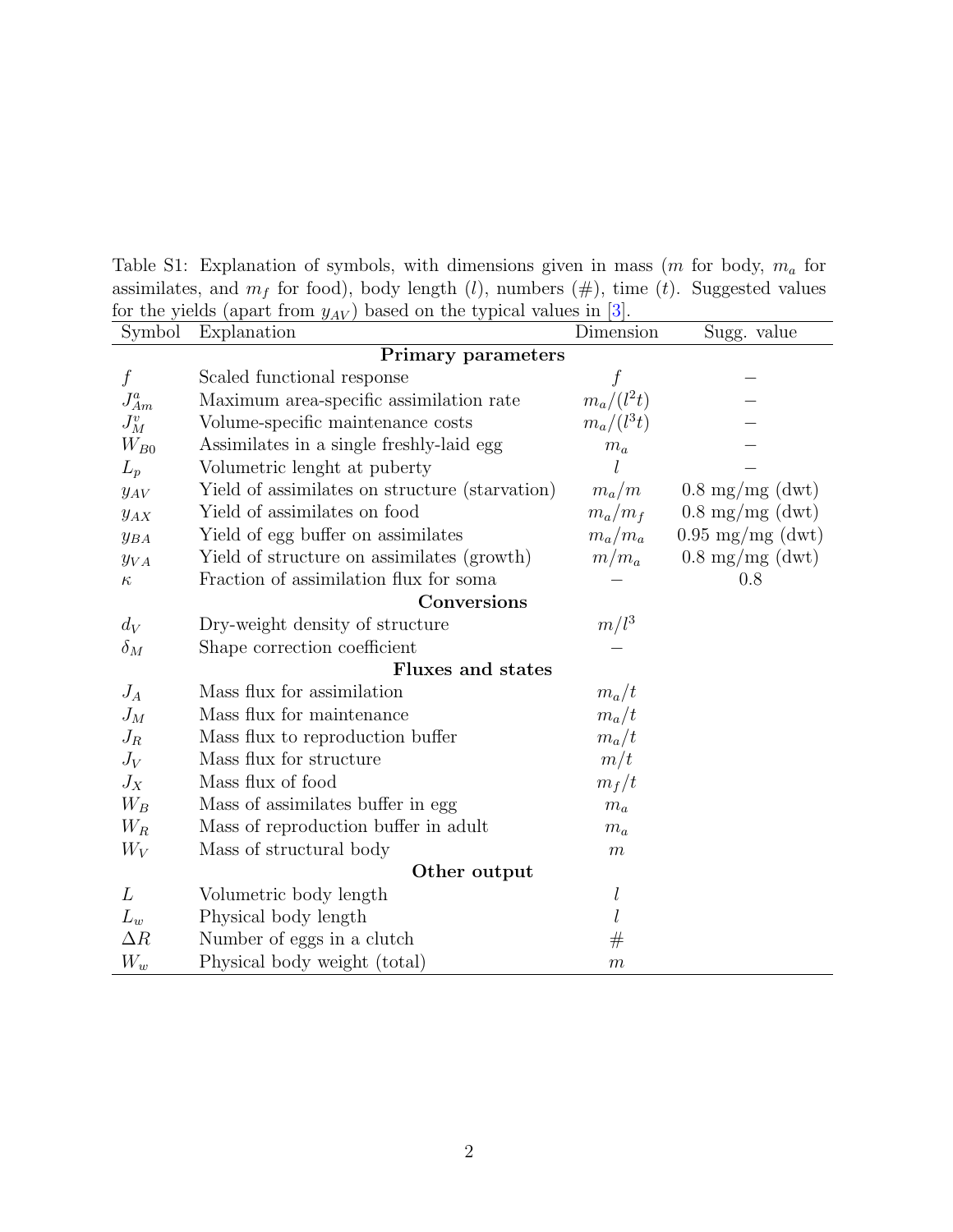The model departs from a set of assumptions, which lead to the model equations. The symbols, with their dimensions, are explained in Table [S1.](#page-1-0) The first section of the table shows the primary parameters: parameters that are directly linked to a metabolic process, and that do not themselves depend on other parameters. Regarding notation, we use superscripts to indicate volume- or surface-area-specific parameters. Therefore,  $J_M^v$  is the volume-specific costs for maintenance, and  $J_{Am}^a$  is the area-specific assimilation rate at maximum food.

Assumptions 1: There are three types of biomass: food, assimilates and structural body components. Each type has a constant composition. They can be converted in each other with a certain constant efficiency. The state variables of the organism are the masses of the structural body, the reproduction buffer for adults, and the egg buffer used by the developing embryo. Total body mass is the sum of structure and reproduction buffer in adults, and the sum of structure and egg buffer for eggs. The reproduction and egg buffer consist of assimilates.

The 'currency' that we are going to follow in the model is mass as dry weight (e.g., in grammes). However, we can substitute mass for energy: because we assume that each type of biomass has a strictly constant composition, the conversions between mass and energy are also constant.

The total weight of the animal is the sum of structure and buffer  $(W_w = W_V + W_R)$ , just like the total weight of an egg  $(W_w = W_V + W_B)$ . For some processes, we need to have access to the structural volume  $(L^3)$  of the animal. We can assume a constant density for structure  $(d_V)$ :

$$
L^3 = \frac{W_V}{d_V} \tag{S1}
$$

We can talk about  $L$  as the 'volumetric structural length' of the animal. If the structural biomass  $W_V$  is compressed into a cube, this will be the length of a side of that cube.

In many cases, we measure body size of an animal as some physical length measure, such as the total length in krill. As long as the organism does not change in shape during growth, we can translate structural weight to some physical length  $(L_w)$  and vice versa using a constant correction factor  $\delta_M$ :

$$
L_w = \frac{L}{\delta_M} \tag{S2}
$$

Assumptions 2: The animal has three life stages: an embryo that does not feed but utilises the egg buffer, a juvenile that feeds but does not reproduce, and an adult that feeds and invests into a reproduction buffer. The embryo starts with an egg buffer of assimilates and negligible structural mass. The first transition (birth) is triggered by the depletion of the egg buffer, and the second transition (puberty) by reaching a critical structural body weight.

The differential equations for the egg buffer  $W_B$ , structural body mass  $W_V$ , and reproduction buffer  $W_R$  are given by (see Fig. [S1\)](#page-0-0):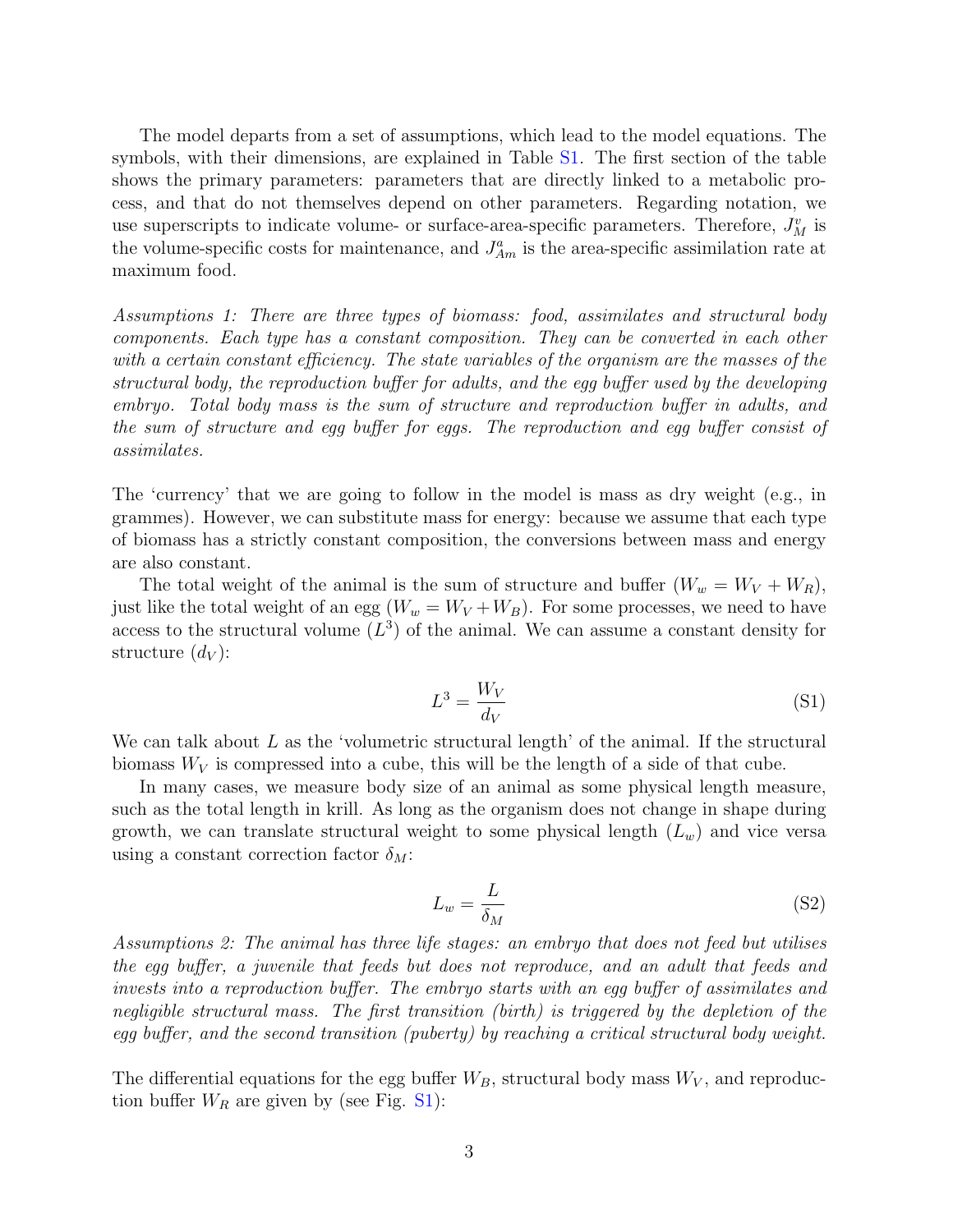$$
\frac{\mathrm{d}}{\mathrm{d}t}W_B = -J_A \quad \text{until } W_B = 0 \text{, with } W_B(0) = W_{B0} \tag{S3}
$$

<span id="page-3-1"></span>
$$
\frac{\mathrm{d}}{\mathrm{d}t}W_V = J_V \quad \text{with } W_V(0) \approx 0 \tag{S4}
$$

$$
\frac{\mathrm{d}}{\mathrm{d}t}W_R = J_R \quad \text{with } W_R(0) = 0 \tag{S5}
$$

Note that  $t = 0$  marks the start of development in the egg.

Assumptions 3: The maximum assimilation rate is proportional to the surface area of the animal. The entire process of food searching and handling is condensed into a scaled function response (f).

Assumptions 4: Food is instantly translated into assimilates that are directly used to fuel metabolic processes. Embryos assimilate their egg buffer at the maximum rate for their structural size.

Feeding involves the transport of resources from the environment to the organism across a surface area (e.g., the area of the gut, or the area of the feeding appendages in filter feeders). As long as the organism does not change in shape (isomorphy), all surface areas scale with body volume to the power  $2/3$  (and thus  $L^2$ ). The assimilation flux  $J_A$  is thus given by:

<span id="page-3-0"></span>
$$
J_A = f J_{Am}^a L^2 \quad \text{(if } W_B > 0 \text{ then } f = 1\text{)}\tag{S6}
$$

where  $f$  is the scaled functional response, which is the actual feeding rate at a certain food level divided by the maximum feeding rate for its current size. The scaled response f is thus between  $\theta$  (no food) and  $1$  (ad libitum food). The maximum specific assimilation rate  $(J_{Am}^a)$  is used as the primary parameter. The feeding rate  $(J_X)$  is derived from the assimilation flux using the yield of assimilates on food  $(y_{AX})$ :

$$
J_X = \frac{J_A}{y_{AX}} \quad \text{(if } W_B > 0 \text{ then } J_X = 0\text{)}\tag{S7}
$$

Here, we do not follow feeding explicitly and use  $f$  as a primary model parameter. The assimilates are directly used in metabolism, and we thus do not consider any storage other than the reproduction buffer.

Assumptions 5: The flow of assimilates is split into a constant fraction  $\kappa$  for maintenance and structural growth (the soma), and  $1 - \kappa$  for maturation and reproduction. From the  $\kappa$  flow, maintenance costs are paid first. Only structural biomass requires maintenance, which is proportional to its volume. The remainder of this flow is used for growth (with certain efficiency).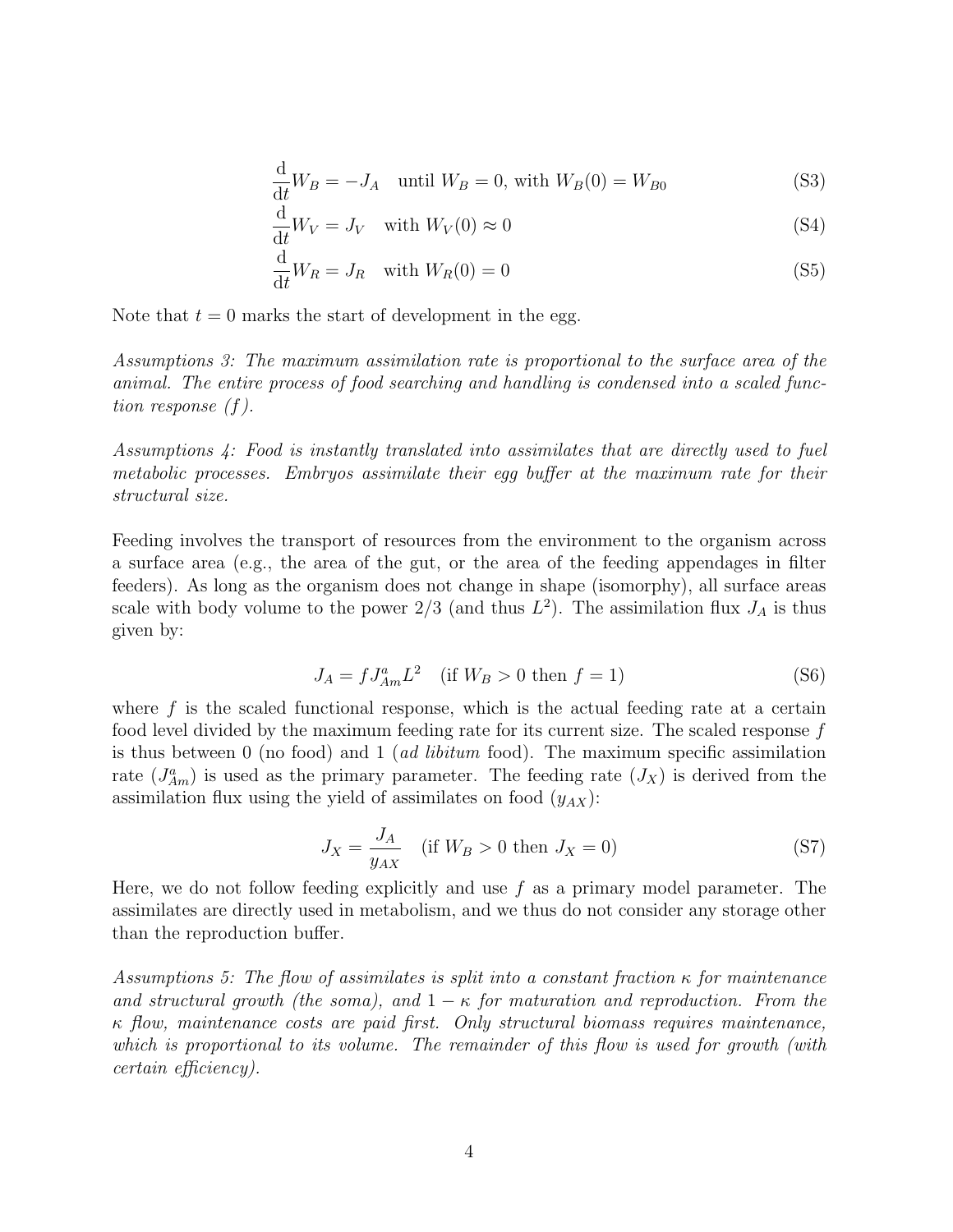A constant  $\kappa$  has convenient properties, which compare favourably to other possible allo-cation rules [\[4\]](#page-12-2). A constant  $\kappa$ , together with the assumptions for assimilation and maintenance, leads to the commonly-observed von Bertalanffy growth curve in constant environments.

Maintenance is the, rather abstract, lump sum of all the processes needed to maintain the body's integrity. Assimilate buffers are assumed not to require maintenance, which is supported by the almost-complete lack of respiration in freshly-laid eggs. The flux for structural growth  $(J_V)$  can thus be specified as:

$$
J_V = y_{VA}(\kappa J_A - J_M) \quad \text{with } J_M = J_M^v L^3 \tag{S8}
$$

where  $J_M^v$  is the volume-specific maintenance cost, and  $y_{VA}$  is the yield of structural biomass on assimilates.

Assumptions 6: For adults, the  $1 - \kappa$  flow is used to fill the reproduction buffer. For embryos and juveniles, all of the assimilates in this flux are burnt to increase complexity of the organism (maturation). At spawning events, the contents of the reproduction buffer are converted into eggs. The part of the buffer that was insufficient to create a single egg remains in the buffer. Transformation of buffer to egg comes with a certain (generally high) efficiency.

Before reaching 'puberty', the  $1 - \kappa$  flux is used for the maturation process (which in this model definition is not associated with the build-up of biomass), which abruptly stops at puberty, when the flux is switched to the reproduction buffer. The flux into the reproduction buffer  $(J_R)$  can thus be specified as:

$$
J_R = (1 - \kappa)J_A \quad \text{(if } L < L_p \text{ then } J_R = 0\text{)}\tag{S9}
$$

where  $L_p$  is the volumetric length at puberty. The trigger for spawning is not specified here, as this is highly species-specific. Spawning leads to a clutch of offspring  $\Delta R$ , and a reset of the reproduction buffer  $W_R$ :

$$
\Delta R = \text{floor}\left(\frac{y_{BA}W_R}{W_{B0}}\right) \tag{S10}
$$

$$
W_R = W_R - \frac{\Delta RW_{B0}}{y_{BA}} \tag{S11}
$$

where  $y_{BA}$  is the yield for the conversion of reproduction buffer to eggs. The 'floor' function for the spawning events means rounding to the nearest integer less than the value between brackets.

Assumptions 7: If feeding is insufficient to pay somatic maintenance costs, the organism first diverts energy from the 1- $\kappa$  flux of assimilates and from the reproduction buffer. If that is insufficient, structure is converted into assimilates to pay maintenance.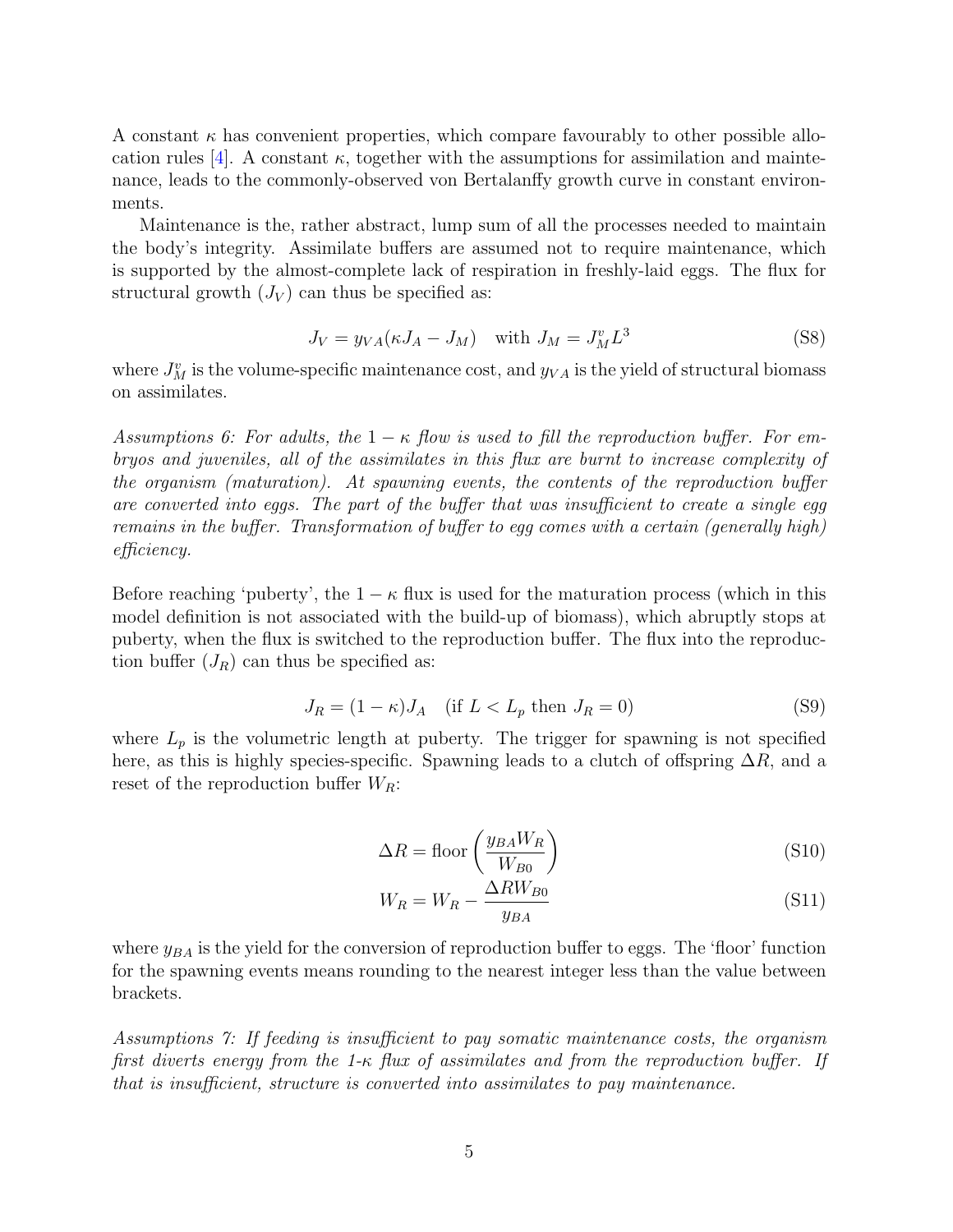We need assumptions to deal with the situation of starvation, as varying food levels are common in the field, and because our animal does not have a storage of assimilates (other than the reproduction buffer). The first stage of starvation occurs when the allocated flux to the soma is insufficient to pay maintenance  $(\kappa J_A < J_M)$ , but the total assimilation flux is enough  $(J_A > J_M)$ , or there is still something in the reproduction buffer  $(W_R > 0)$ :

$$
J_V = 0 \tag{S12}
$$

$$
J_R = J_A - J_M \quad \text{(if } L < L_p \text{ then } J_R = 0\text{)}\tag{S13}
$$

For juveniles, this means that energy is diverted from the flux to maturation, as long as  $J_A > J_M$  (maturation itself is not followed as a state variable). In the second stage of starvation, the reproduction buffer is empty  $(W_R = 0)$  and the total assimilation flux is insufficient to pay maintenance  $(J_A \leq J_M)$ :

$$
J_V = (J_A - J_M)/y_{AV}
$$
\n(S14)

$$
J_R = 0 \tag{S15}
$$

where  $y_{AV}$  is the yield of assimilates (to pay maintenance) on structure. The maximum rates of feeding, assimilation and maintenance depend on structural size, so when the animal shrinks, these rates will decrease too. Clearly, shrinking under starvation cannot continue indefinitely. If situations of prolonged starvation are analysed, it makes sense to set a limit to shrinking, e.g., to a fraction of the maximum size that the individual has reached.

### Supplement 1.2 Adaptations for krill

For krill, we introduce a specific value for the functional response before birth (embryo and non-feeding larval stages) to accommodate the slower development than predicted from the parameterisation on the juveniles/adults. In Eq. [S6,](#page-3-0) the condition after the expression for  $J_A$  is modified to: if  $W_B > 0$  then  $f = f_B$ . This introduces the parameter  $f_B$  as the scaled functional response for feeding on the egg buffer  $W_B$ .

At 'puberty'  $(L = L_p)$ , the investment in maturity is switched to the reproduction buffer. In krill, we position this point at the moult from the last furcilia stage to the first juvenile stage. However, even though the juveniles will build up a reproduction buffer, they are not able to produce gametes. Therefore, we can refer to them as 'sub-adults'. In Table [S2,](#page-6-0) we provide an overview of the stages in krill and their interpretation in a DEB context.

### Supplement 1.3 Respiration flux

Respiration can be taken proportional to the total flux of assimilates that is dissipated. The dissipation flux is the sum of the assimilates used for maintenance  $(J_M)$  and maturation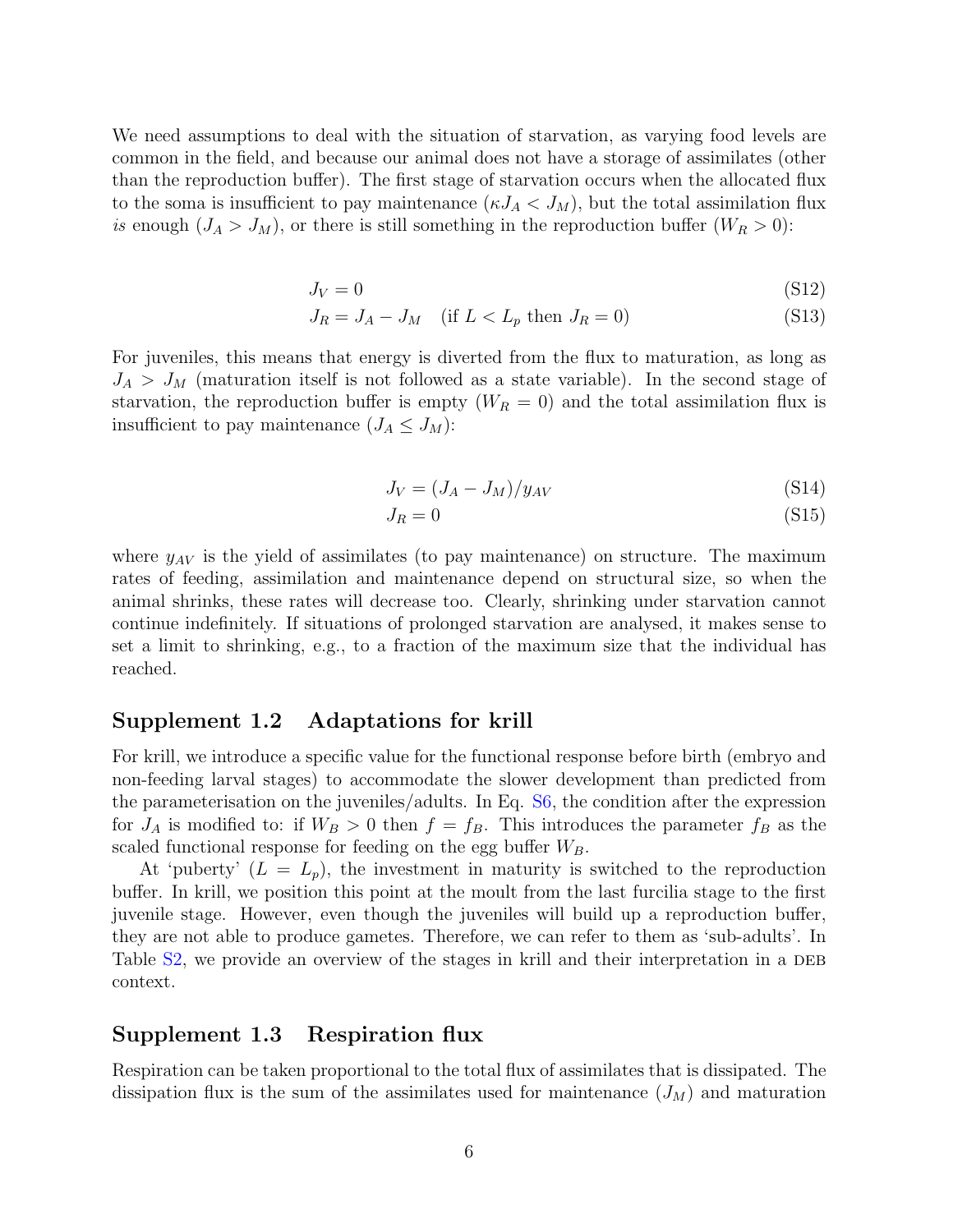| Krill stage          | DEB stage | Explanation                                   |
|----------------------|-----------|-----------------------------------------------|
| egg, nauplii         | embryo    | non feeding, assimilation from egg buffer     |
| calyptopis, furcilia | juvenile  | feeding, no investment in repro buffer        |
| juvenile             | sub-adult | investment in repro buffer, but no gametes    |
| adult                | adult     | investment in repro buffer, gamete production |

Table S2: Stages in the krill life cycle, their corresponding stage in DEB terminology, and explanation of the defining properties of the stage.

 $(J_H)$ , plus the overheads for growth, reproduction and feeding. Introducing an additional subscript 'o' to specify overheads, the total dissipation flux is given by:

$$
J_D = J_M + J_H + J_{Vo} + J_{Ro} + J_{Xo}
$$
 (S16)

Here, we only consider two extreme scenarios; a minimum in which only maintenance costs contribute, and a maximum in which the entire flux of assimilates that is not fixed in structure is burnt:

<span id="page-6-0"></span>
$$
J_D = J_A - J_V \tag{S17}
$$

The maximum respiration flux thus represents embryos and juveniles up to the point where the investment into the reproduction buffer starts. From that point, we use:

$$
J_D = J_A - J_V - J_R \tag{S18}
$$

The feeding overheads  $J_{X0}$  (also referred to as the heat increment of feeding) are ignored here, as in practice, respiration is determined in animals that have been starved for a while to allow this component to be ignored.

Respiration is often expressed as volume of oxygen used. To convert this to grammes of carbon, we need the respiratory quotient  $(F_{RQ})$  which is the moles of  $CO<sub>2</sub>$  (and thus also the moles of C) eliminated per mole of  $O_2$  taken up (which depends on which substrate is burned, e.g., lipids or protein). Furtermore, we need the molar mass of  $O_2$  (32 g/mol) and C (12 g/mol), and the density of oxygen (1.429 g/l at  $0°C$  and 1.331 g/l at  $20°C$ ).

$$
F_{RQ}[\text{mol O}_2] = [\text{mol C}] \tag{S19}
$$

$$
F_{RQ}[\text{g O}_2]/32 = [\text{g C}]/12 \tag{S20}
$$

$$
F_{RQ}[1 \ 0_2] \times 1.429/32 = [g \ C]/12 \tag{S21}
$$

$$
F_{RQ} \times 12 \times 1.429/32 = [g C]/[1 O_2]
$$
 (S22)

Table [S3](#page-7-0) provides the conversions from oxygen to carbon for various scenarios. To link the respiration losses in grammes of carbon per day to the value of  $J_D$  (which are in mg dry weight per day), we additionally need the carbon content of biomass for the species (0.4 mg C per mg dwt is a reasonable default).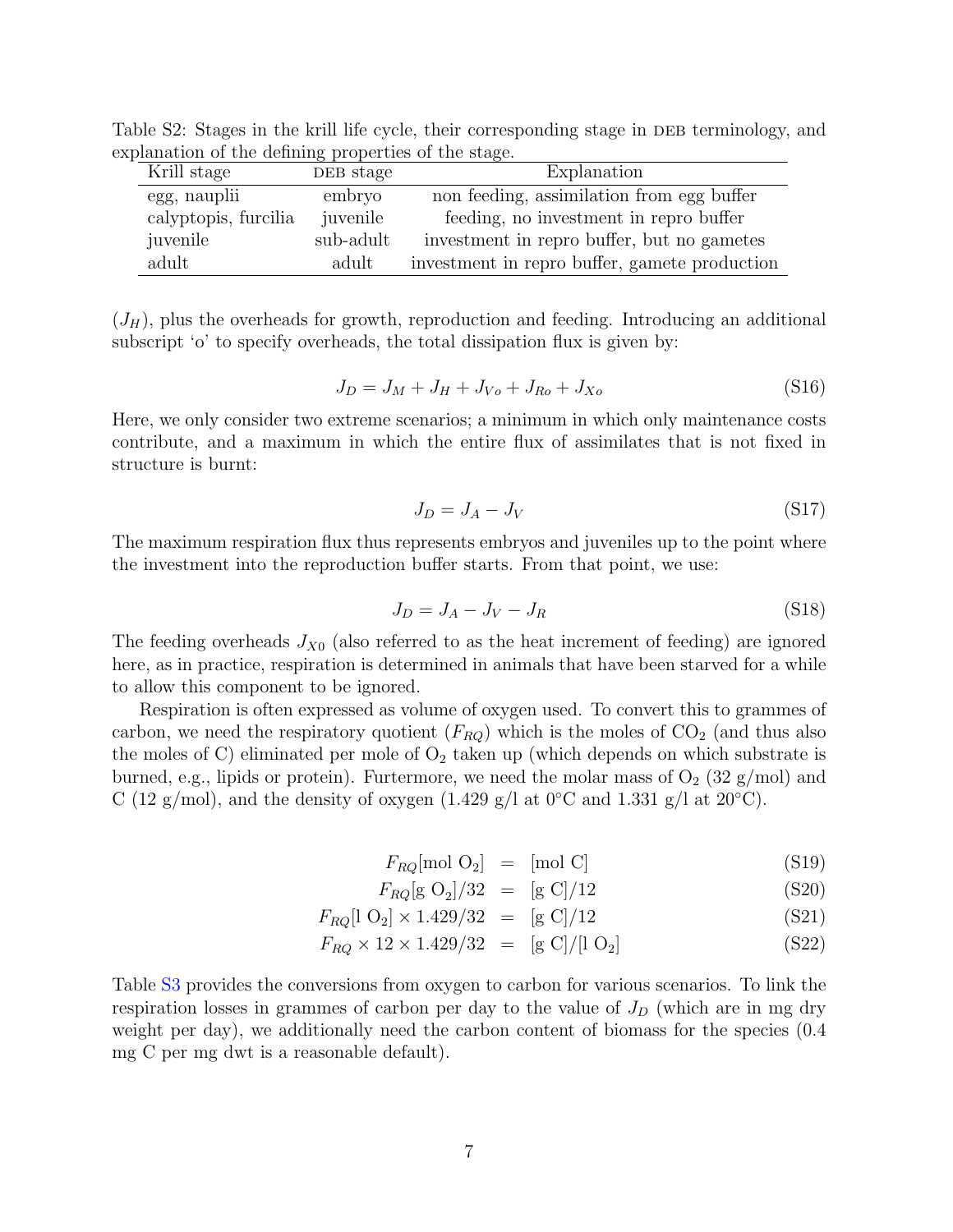|               |             |                                           | ttory quotients: nttp://en.wikipedia.org/wiki/hespiratory_quotient |
|---------------|-------------|-------------------------------------------|--------------------------------------------------------------------|
| Substrate     |             | Resp. quotient $g C / 1 O_2 (0^{\circ}C)$ | g C / 1 O <sub>2</sub> (20 <sup>o</sup> C)                         |
| Carbohydrates |             | (0.54)                                    | (0.50)                                                             |
| Protein       | $0.8 - 0.9$ | $0.43 - 0.48$                             | $0.40 - 0.45$                                                      |
| Fat           | 0.7         | 0.38                                      | 0.35                                                               |

Table S3: Conversion factors from  $1 O_2$  to g C for various substrates burnt. Source for the respiratory quotients: http://en.wikipedia.org/wiki/Respiratory

#### Supplement 1.4 Changes in temperature

We can assume that all rate constants (with a dimension that includes 'per time') scale in the same way with temperature. We can use the Arrhenius relationship to scale from a reference temperature  $T^*$  to the actual temperature  $T$  (both in Kelvin). All physiological rate constants have to be multiplied by:

<span id="page-7-0"></span>
$$
F_T = \exp\left(\frac{T_A}{T^*} - \frac{T_A}{T}\right) \tag{S23}
$$

where  $T_A$  is the Arrhenius temperature in Kelvin. Lika and co-workers [\[3\]](#page-12-1) suggest a value of 8000 K as typical value.

#### Supplement 1.5 Instantaneous growth rate

The DEB kiss model specifies growth in dry weight  $(Eq. S4)$  $(Eq. S4)$ , which we can convert (using the chain rule for differentation) to growth on volumetric length basis:

$$
\frac{\mathrm{d}}{\mathrm{d}t}W_V = \frac{\mathrm{d}}{\mathrm{d}t}(d_V L^3) = 3d_V L^2 \frac{\mathrm{d}}{\mathrm{d}t}L\tag{S24}
$$

Considering that  $L = L_w \delta_M$ , we can convert this to an equation for growth in physical length:

$$
\frac{\mathrm{d}}{\mathrm{d}t}W_V = 3d_V L^2 \delta_M \frac{\mathrm{d}}{\mathrm{d}t} L_w \tag{S25}
$$

As  $\frac{d}{dt}W_V = J_V$  we can derive an expression for the instantaneous growth in physical length:

$$
\frac{\mathrm{d}}{\mathrm{d}t}L_w = \frac{J_V}{3d_V L^2 \delta_M} \tag{S26}
$$

## Supplement 2 Estimate of storage build up

From the data of Hagen et al. [\[1\]](#page-12-3), we can roughly calculate the size of the lipid storage over time in different classes. These authors report body dry mass and lipid mass for field-sampled animals caught in winter/spring, summer and autumn. To use these data, we need to make a series of assumptions: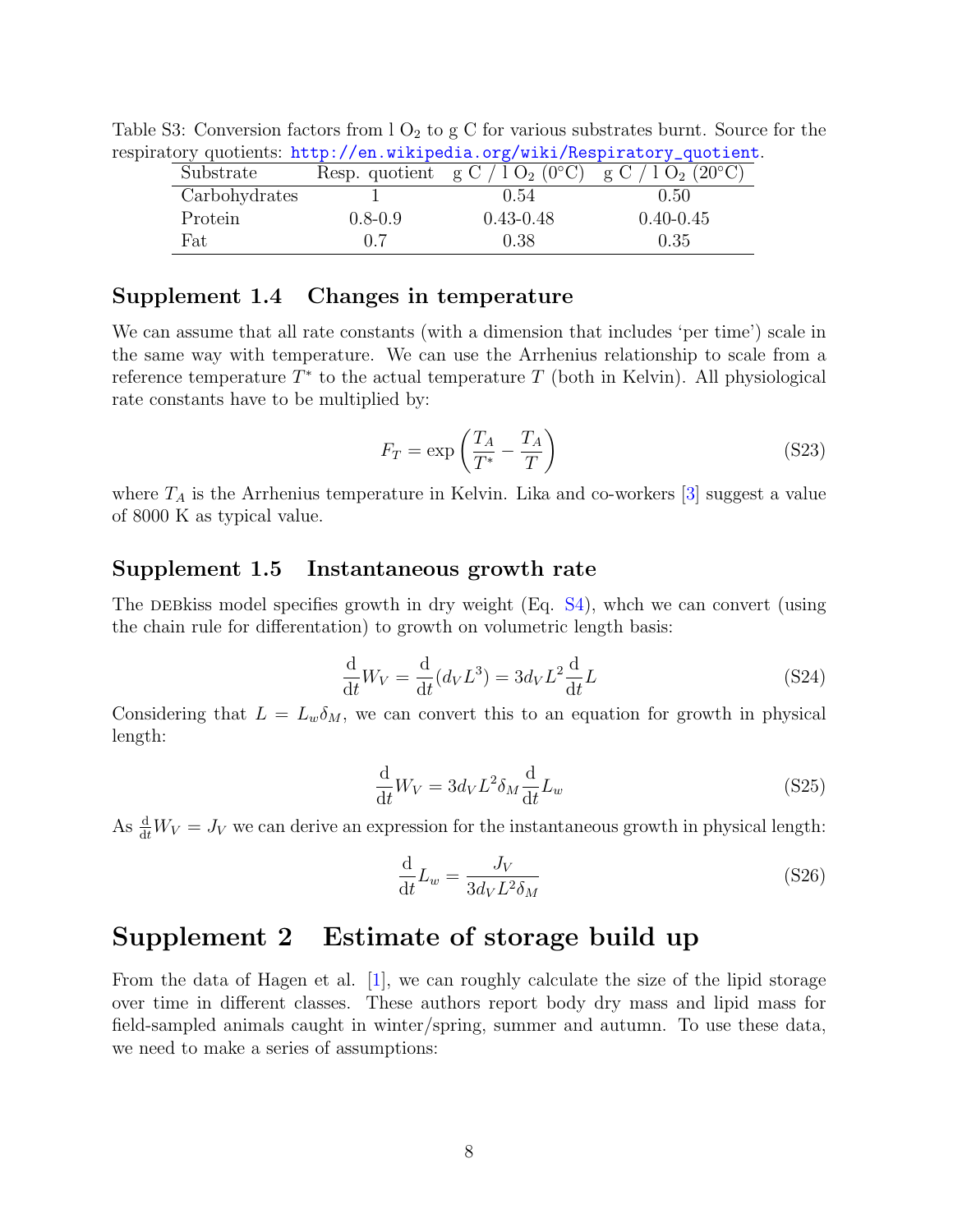- 1. The animals in winter/spring have no storage, so their lipid mass (around 10% of dwt) represents structural lipids. This is supported by the observation that the larval stages had a similar lipid percentage.
- 2. In the animals in summer and autumn, the same fraction of the lipids is structural lipids as in the winter/spring animals. Higher lipid fractions thus represent additional storage lipids.
- 3. Even though the sampling dates were in different years (not from the same cohort), they are representative for the general pattern in a cohort over the season.
- 4. Each mg dry weight of assimilates is used to make 0.5 mg dry weight of lipids (as the carbon content of lipids is roughly two times higher than that of structural biomass). This factor of 2 is supported by the data of Meyer et al [\[5\]](#page-12-4), who measured both lipids and carbon content.
- 5. The water content of lipids is negligible, so the measured lipid mass is dry mass.
- 6. Animals invest the full  $1 \kappa$  flux into the storage and nothing in maturation.
- 7. The animals experience a temperature of 0◦C.

As we have an estimate for the structural dry weight of the animals, we can make assumptions about the food availability. We only have 3 measurements over time, with roughly 3 months in between. We fit a different constant value of f in the first 3 months than in the second 3 months (see Table [S4\)](#page-8-0). All other parameters are set to the values in Table 2 in the main text. The resulting values for  $f$  are smaller than 1 for juveniles, which indicates that feeding conditions for this class were less than optimal. For the adults,  $f$  is closer to one, and the same values were used for both males and females.

Table S4: Estimated values for  $f$  in the interpretation of data on lipid storage.

<span id="page-8-0"></span>

|                          |      | f period 1 f period 2 |
|--------------------------|------|-----------------------|
| juveniles                | 0.48 | 0.59                  |
| adults (male and female) | 0.98 | 0.83                  |

With  $f$  determined by the reported body weights at different time points, we can predict the build up of the lipid storage. The measured data for the lipid content are rather close to the predictions (Figure [S2\)](#page-9-0), especially given our crude set of assumptions. We can interpret this in two different ways:

- 1. Our parameterisation (especially the value for  $\kappa$ ) is realistic and animals here did not invest in maturity or in spawning.
- 2. Next to storage, juveniles also invest in maturity and adults might have used energy for spawning activities, and we thus need a lower value of  $\kappa$  to have a flux  $1 - \kappa$  that is large enough to fulfil both needs (and perhaps also some additional maintenance processes in the  $1 - \kappa$  branch).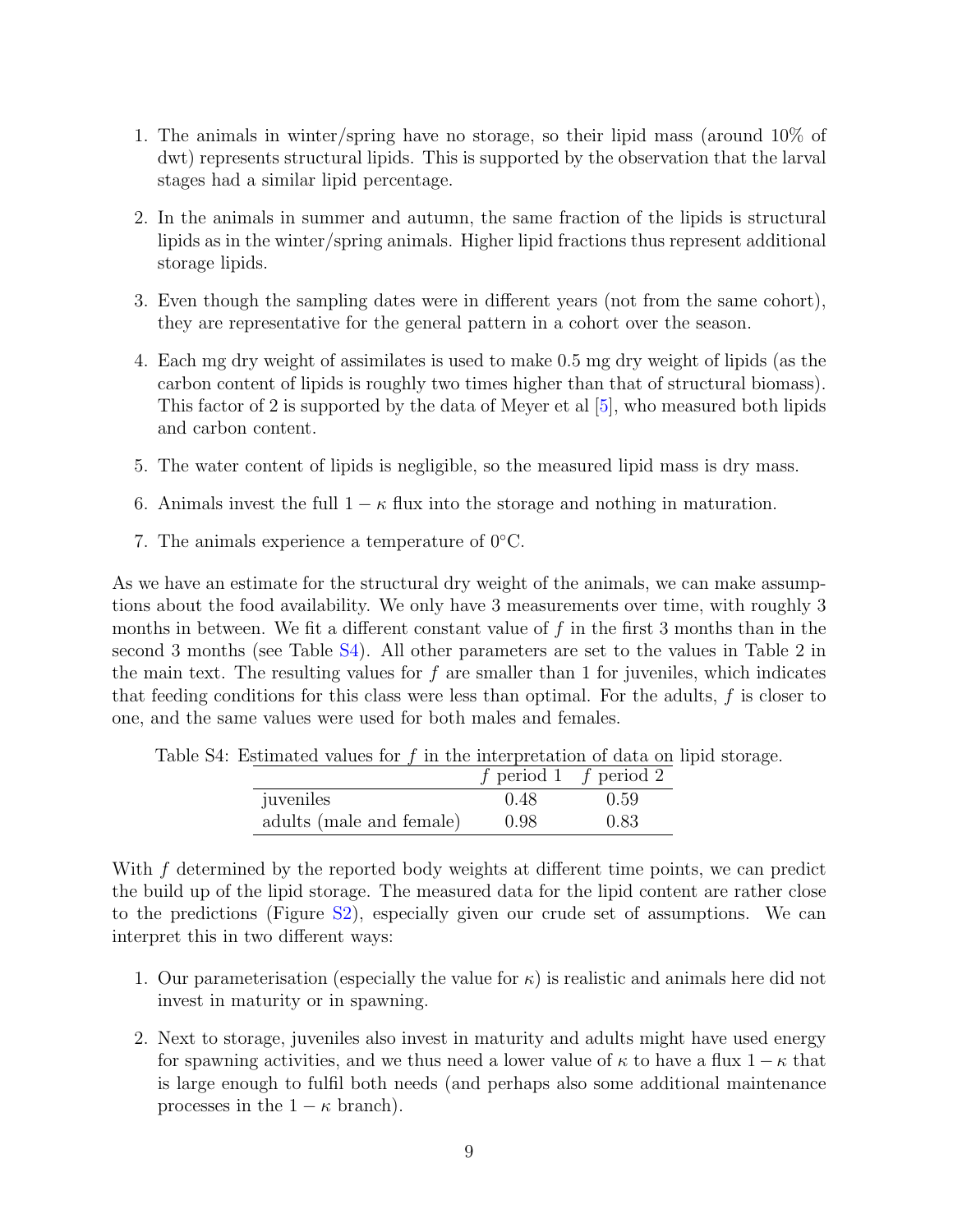To investigate Option 2, we also used the alternative parameterisation with a low value for  $\kappa$  (Table [S5](#page-10-0) in Supplement 3) for the same analysis. This leads to a severe overprediction of the observed lipid content (Figure [S3\)](#page-10-1), but leaves a lot of room to use the  $1 - \kappa$  flux for additional purposes (maturation, maturity maintenance, spawning). The adults would need to spend a large amount of energy on spawning activities, and the juveniles would need a large investment in maturation (which would likely show up in the respiration measurements).

With the current set of data, no firm conclusions on lipid storage or the value of  $\kappa$  can be drawn. Nevertheless, the predicted storage build up lies in the same order of magnitude as that observed in the field data, with reasonable values of  $\kappa$ . A value of  $\kappa = 0.8$  may be too high, as there will be no energy left for spawning activities, but 0.4 is probably too low, as it would lead to large respiration losses in juveniles (which is inconsistent with the measured respiration rates, see Supplement 3).



<span id="page-9-0"></span>Figure S2: Estimates of structural dry weight and lipid storage from field data, with model predictions based on the parameterisation in Table 2 of the main text. The apparent food availability was fitted to match the observed structural growth (two values of  $f$ , Table [S4\)](#page-8-0).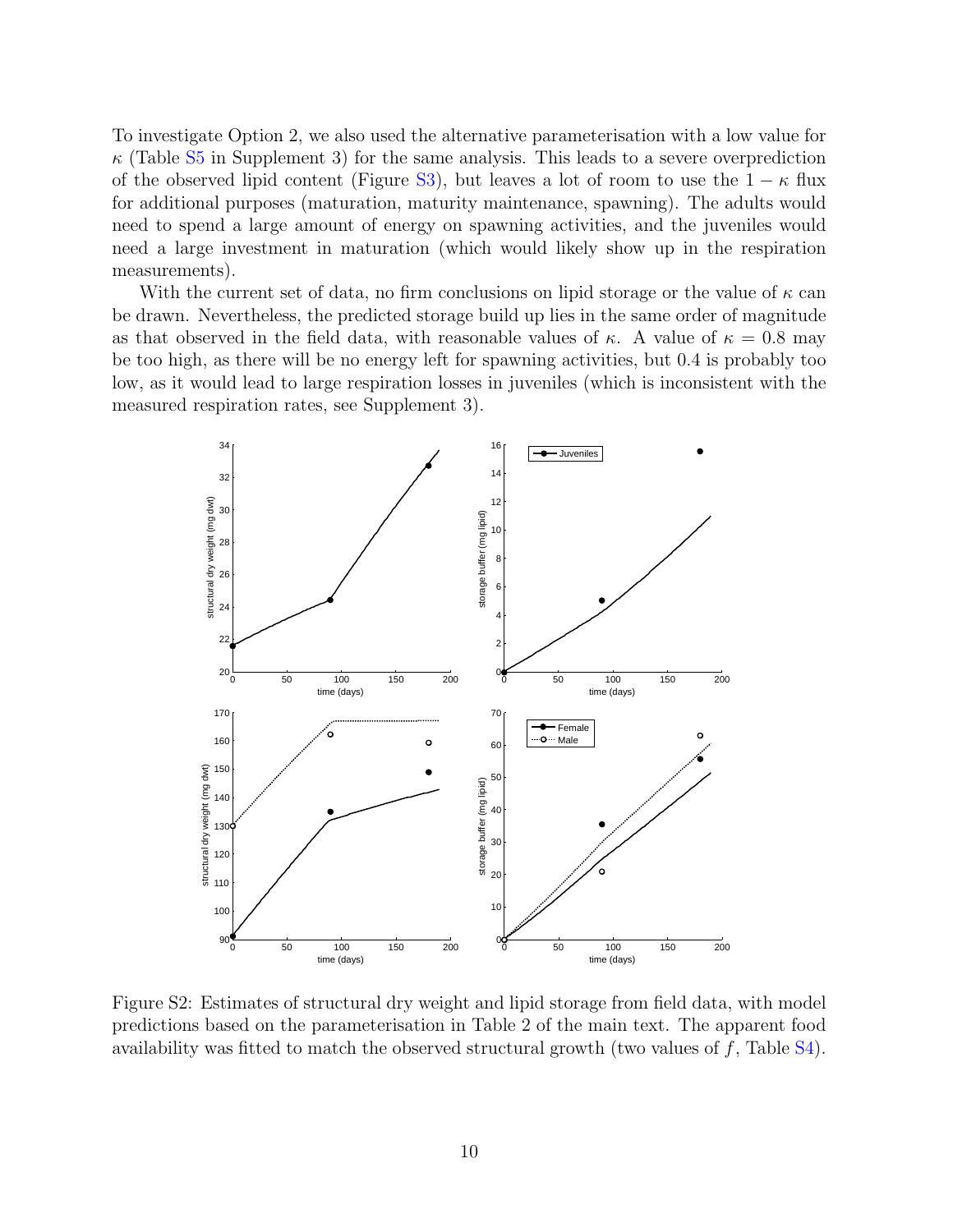

<span id="page-10-1"></span>Figure S3: Estimates of structural dry weight and lipid storage from field data, with model predictions based on the alternative parameterisation with  $\kappa = 0.4$ . The apparent food availability was fitted to match the observed structural growth (two values of  $f$ , Table [S4\)](#page-8-0).

# Supplement 3 Alternative parameterisation

Here, we present an alternative parameterisation based on a low value of  $\kappa$  of 0.4. The fit to the growth curves for juveniles/adults is exactly the same, the specific maintenance rate is unaffected by the choice of  $\kappa$ , but the specific assimilation rate is doubled (Table [S5\)](#page-10-0). The fit for the embryonic period (not shown) is slightly different as a low value of  $\kappa$ implies that a greater part of the egg buffer is burnt instead of fixed in structural biomass (leading to a smaller body size at 'birth').

| Table S5: Alternative parameterisation for a low value of $\kappa$ . |                                                                             |        |               |
|----------------------------------------------------------------------|-----------------------------------------------------------------------------|--------|---------------|
|                                                                      | Symbol Explanation                                                          | Value  | Unit          |
| $J_{Am}^a$                                                           | Maximum area-specific assimilation rate $0.087 \text{ mg/(mm}^2 \text{ d})$ |        |               |
| $J_M^v$                                                              | Volume-specific maintenance costs                                           | 0.0032 | $mg/(mm^3 d)$ |
| $\kappa$                                                             | Fraction of assimilation flux for soma                                      | (14)   |               |

<span id="page-10-0"></span>Table S5: Alternative parameterisation for a low value of  $\kappa$ .

For ingestion, the prediction are now twice as high (Figure [S4\)](#page-11-0). This implies that the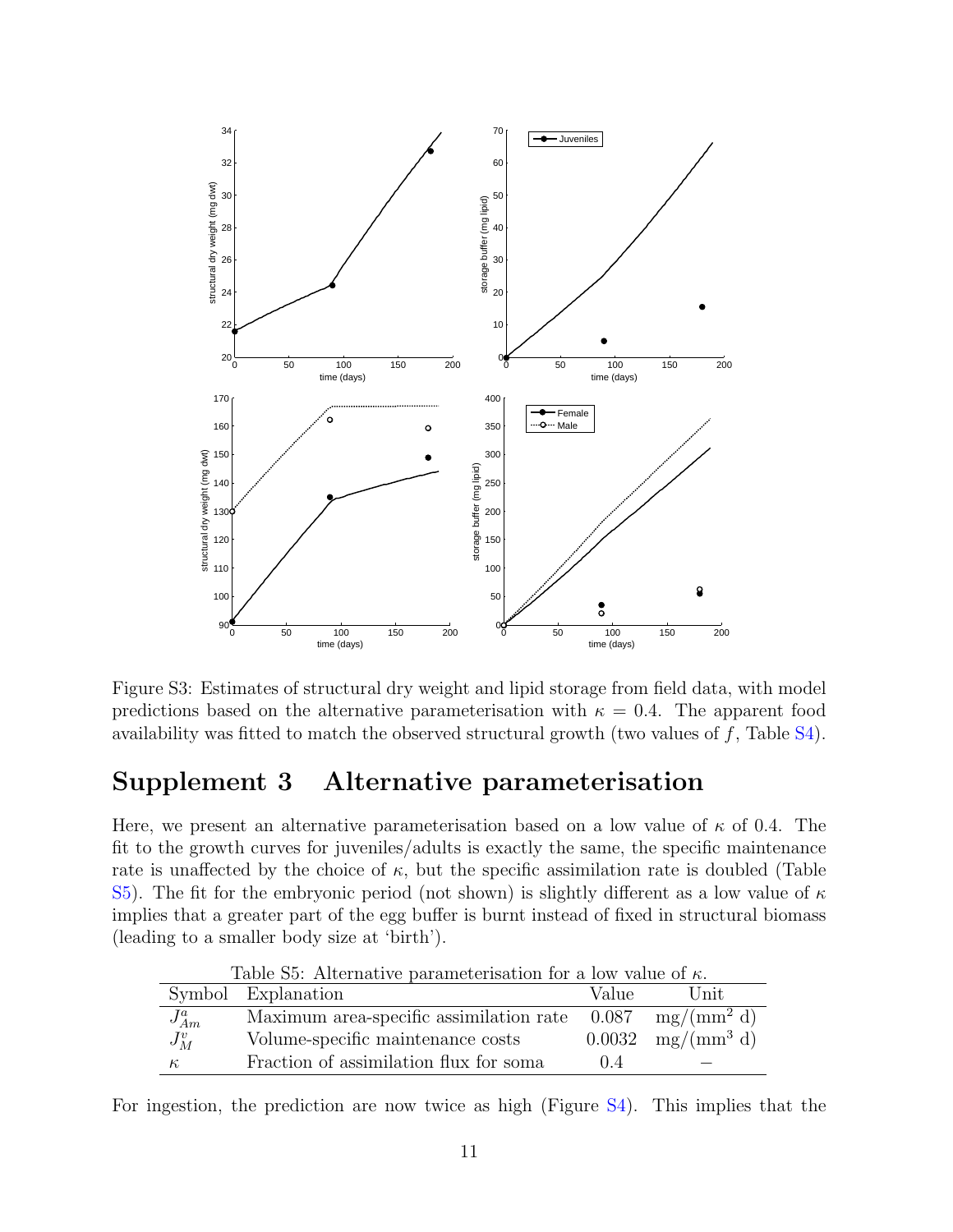prediction for  $f = 1$  is now closer to the highest reported values. Still, the prediction for adults (a ration of som 10%) is roughly a factor of 2 lower than the highest reported rates.

For respiration, the minimum prediction is unaffected by the re-parameterisation (Figure [S4\)](#page-11-0), as the specific maintenance rate stays the same. The only difference lies in the respiration rates before 'puberty' (here: the transition from furcilia to juvenile). With a low value for  $\kappa$ , maturation is a very large flux, and since this flux is burnt it leads to high respiration rates. Even using the low  $f$  for furcilia, the reported respiration rates for this stage are much lower than the predictions.



Figure S4: Prediction for ingestion and respiration rates, as in the main text, but here based on  $\kappa = 0.4$ .

<span id="page-11-1"></span><span id="page-11-0"></span>

Figure S5: Prediction for clutch sizes, as in the main text, but here based on  $\kappa = 0.4$ .

Figure [S5](#page-11-1) shows the predictions for the clutch sizes at different build-up time of the reproduction buffer. With this parameterisation, 30 days of ad libitum feeding suffices to